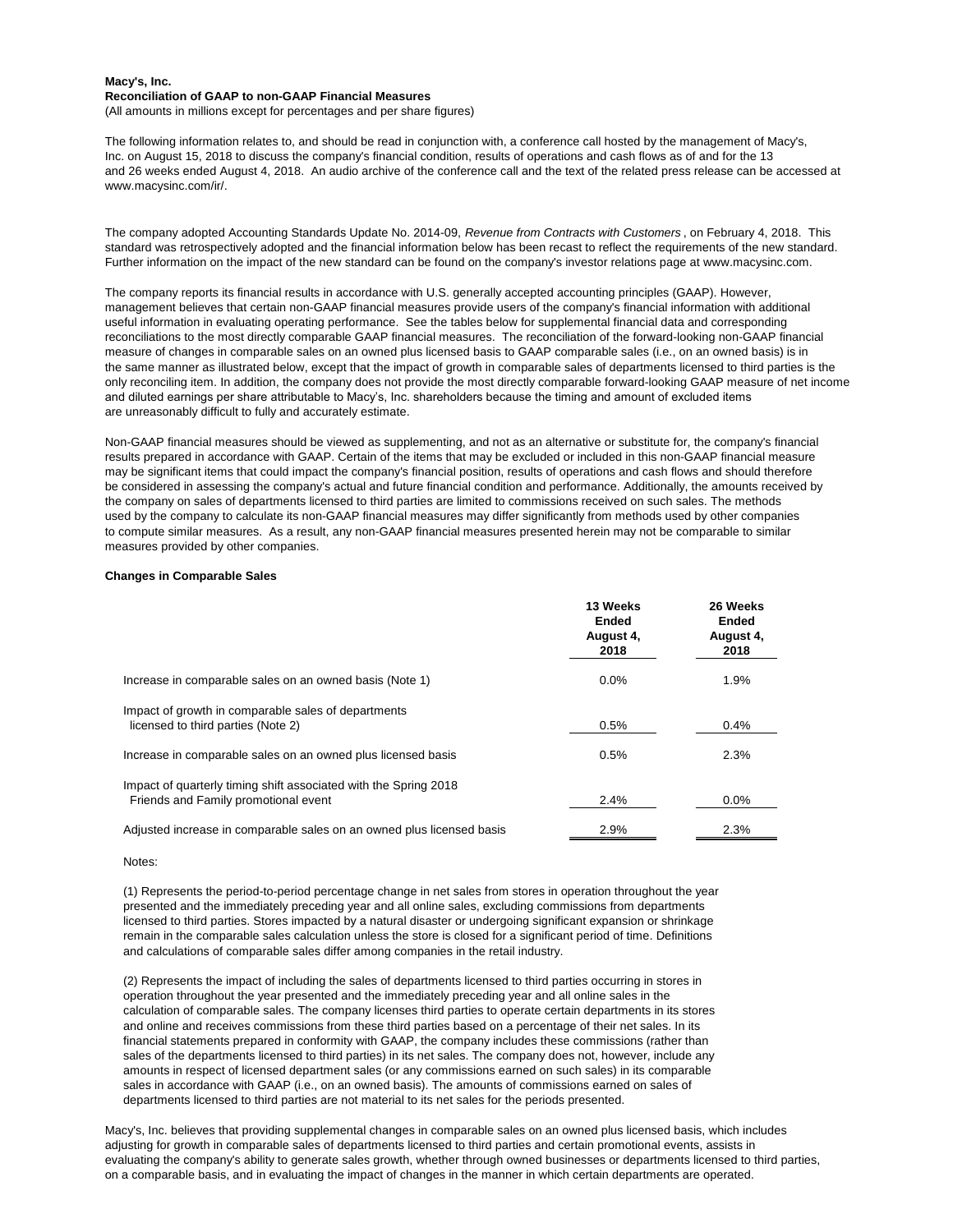# **Macy's, Inc.**

#### **Reconciliation of GAAP to non-GAAP Financial Measures**

(All amounts in millions except for percentages and per share figures)

# **Earnings before interest and taxes, excluding certain items and gains on sale of real estate**

|                                                                                                 | 13 Weeks<br><b>Ended</b><br>August 4,<br>2018 |    | 13 Weeks<br><b>Ended</b><br><b>July 29,</b><br>2017 |                               | <b>Increase</b><br>(decrease) |  |
|-------------------------------------------------------------------------------------------------|-----------------------------------------------|----|-----------------------------------------------------|-------------------------------|-------------------------------|--|
| Most comparable GAAP measure:<br>Net income                                                     | \$<br>164                                     | \$ | 108                                                 |                               |                               |  |
| Non-GAAP measure:<br>Net income                                                                 | \$<br>164                                     | \$ | 108                                                 |                               |                               |  |
| Interest expense, net                                                                           | 62                                            |    | 79                                                  |                               |                               |  |
| Losses (gains) on the early retirement of debt                                                  | 5                                             |    | (2)                                                 |                               |                               |  |
| Federal, state and local income tax expense                                                     | 33                                            |    | 60                                                  |                               |                               |  |
| Earnings before interest and taxes                                                              | \$<br>264                                     | \$ | 245                                                 |                               |                               |  |
| Settlement charges                                                                              | 50                                            |    | 51                                                  |                               |                               |  |
| Impairment and other costs                                                                      | 17                                            |    |                                                     |                               |                               |  |
| As adjusted to exclude certain items above                                                      | \$<br>331                                     | \$ | 296                                                 |                               |                               |  |
| Gains on sale of real estate                                                                    | (46)                                          |    | (43)                                                |                               |                               |  |
| As adjusted to exclude gains on sale of real estate and<br>other certain items identified above | \$<br>285                                     | \$ | 253                                                 | \$                            | 32                            |  |
|                                                                                                 | 26 Weeks<br><b>Ended</b><br>August 4,<br>2018 |    | 26 Weeks<br><b>Ended</b><br><b>July 29,</b><br>2017 | <b>Increase</b><br>(decrease) |                               |  |
| Most comparable GAAP measure:<br>Net income                                                     | 296                                           |    | 185                                                 |                               |                               |  |
| Non-GAAP measure:<br>Net income                                                                 | \$<br>296                                     | \$ | 185                                                 |                               |                               |  |
| Interest expense, net                                                                           | 128                                           |    | 163                                                 |                               |                               |  |
| Losses on the early retirement of debt                                                          | 5                                             |    | 1                                                   |                               |                               |  |
| Federal, state and local income tax expense                                                     | 84                                            |    | 128                                                 |                               |                               |  |
| Earnings before interest and taxes                                                              | 513                                           |    | 477                                                 |                               |                               |  |
| Settlement charges                                                                              | 50                                            |    | 51                                                  |                               |                               |  |
| Impairment and other costs                                                                      | 36                                            |    |                                                     |                               |                               |  |
| As adjusted to exclude certain items above                                                      | 599                                           |    | 528                                                 |                               |                               |  |
|                                                                                                 |                                               |    |                                                     |                               |                               |  |



Management believes that earnings before interest and taxes, excluding the impact of impairment and other costs, settlement charges, losses/gains on early retirement of debt and gains on sale of real estate are useful measures in evaluating the company's ability to generate earnings and that providing such a measure will allow investors to more readily compare the earnings referred to in the press release to the earnings reported by the company in past and future periods. Management believes that excluding these items from the calculation of this measure is particularly useful where the amounts of such items are not consistent in the periods presented.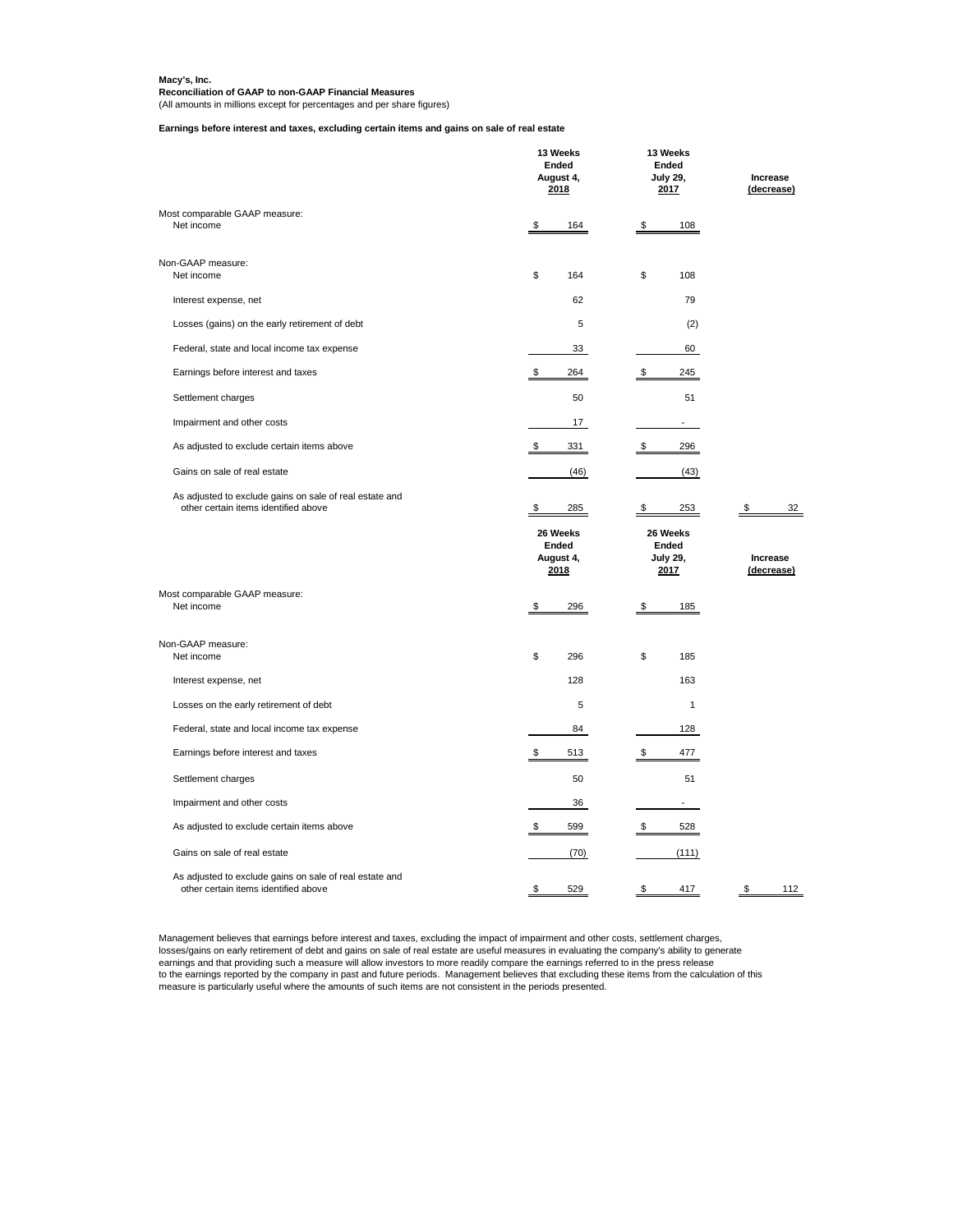## **Macy's, Inc.**

#### **Reconciliation of GAAP to non-GAAP Financial Measures**

(All amounts in millions except for percentages and per share figures)

# **Net income attributable to Macy's, Inc. shareholders and net income attributable to Macy's, Inc. shareholders as a percent to net sales, excluding certain items and gains on sale of real estate**

|                                                                                                 | 13 Weeks<br><b>Ended</b><br>August 4,<br>2018 | 13 Weeks<br><b>Ended</b><br><b>July 29,</b><br>2017 | <b>Increase</b><br>(decrease) |
|-------------------------------------------------------------------------------------------------|-----------------------------------------------|-----------------------------------------------------|-------------------------------|
| Most comparable GAAP measure:<br>Net sales                                                      | 5,572<br>- \$                                 | 5,636<br>\$                                         |                               |
|                                                                                                 |                                               |                                                     |                               |
| Net income attributable to Macy's, Inc. shareholders                                            | 166                                           | 111                                                 |                               |
|                                                                                                 | 3.0%                                          | 2.0%                                                |                               |
| Non-GAAP measure:<br>Net sales                                                                  | 5,572<br>\$                                   | \$<br>5,636                                         |                               |
| Net income attributable to Macy's, Inc. shareholders                                            | \$<br>166                                     | \$<br>111                                           |                               |
| Impairment and other costs (Note 1)                                                             | 15                                            |                                                     |                               |
| Settlement charges                                                                              | 50                                            | 51                                                  |                               |
| Losses (gains) on the early retirement of debt                                                  | 5                                             | (2)                                                 |                               |
| Income tax impact of certain items identified above                                             | (17)                                          | (19)                                                |                               |
| As adjusted to exclude certain items above                                                      | 219<br>\$                                     | 141<br>S.                                           |                               |
| Gains on sale of real estate                                                                    | (46)                                          | (43)                                                |                               |
| Income tax impact of gains on sale of real estate                                               | 12 <sub>2</sub>                               | 16                                                  |                               |
| As adjusted to exclude gains on sale of real estate and<br>other certain items identified above | 185<br>\$                                     | 114<br>\$                                           | 71<br>\$                      |
|                                                                                                 |                                               |                                                     |                               |
|                                                                                                 | 3.3%                                          | 2.0%                                                |                               |
|                                                                                                 | 26 Weeks<br><b>Ended</b><br>August 4,<br>2018 | 26 Weeks<br><b>Ended</b><br><b>July 29,</b><br>2017 | <b>Increase</b><br>(decrease) |
| Most comparable GAAP measure:<br>Net sales                                                      | 11,112<br>\$                                  | 10,986<br>\$                                        |                               |
| Net income attributable to Macy's, Inc. shareholders                                            | 306                                           | 189                                                 |                               |
|                                                                                                 | 2.8%                                          | 1.7%                                                |                               |
| Non-GAAP measure:<br>Net sales                                                                  | 11,112<br>\$                                  | 10,986                                              |                               |
| Net income attributable to Macy's, Inc. shareholders                                            | \$<br>306                                     | \$<br>189                                           |                               |
| Impairment and other costs (Note 1)                                                             | 28                                            |                                                     |                               |

| Settlement charges                                                                              | 50   | 51    |     |
|-------------------------------------------------------------------------------------------------|------|-------|-----|
| Losses on the early retirement of debt                                                          | 5    |       |     |
| Income tax impact of certain items identified above                                             | (20) | (20)  |     |
| As adjusted to exclude certain items above                                                      | 369  | 221   |     |
| Gains on sale of real estate                                                                    | (70) | (111) |     |
| Income tax impact of gains on sale of real estate                                               | 17   | 42    |     |
| As adjusted to exclude gains on sale of real estate and<br>other certain items identified above | 316  | 152   | 164 |
|                                                                                                 | 2.8% | 1.4%  |     |

Note:

(1) The 13 and 26 weeks ended August 4, 2018 excludes impairment and other costs attributable to the noncontrolling interest shareholder of \$2 million and \$8 million, respectively.

Management believes that providing a measure of net income attributable to Macy's, Inc. shareholders excluding the impact of impairment and other costs, settlement charges, losses/gains on the early retirement of debt and gains on the sale of real estate is a useful measure to assist the investor in evaluating the company's ability to generate earnings and that providing such a measure will allow investors to more readily compare the earnings referred to in the press release to the earnings reported by the company in past and future periods. Management believes that excluding the impact of these items from the calculation of this measure is particularly useful where the amounts of such items are not consistent in the periods presented.